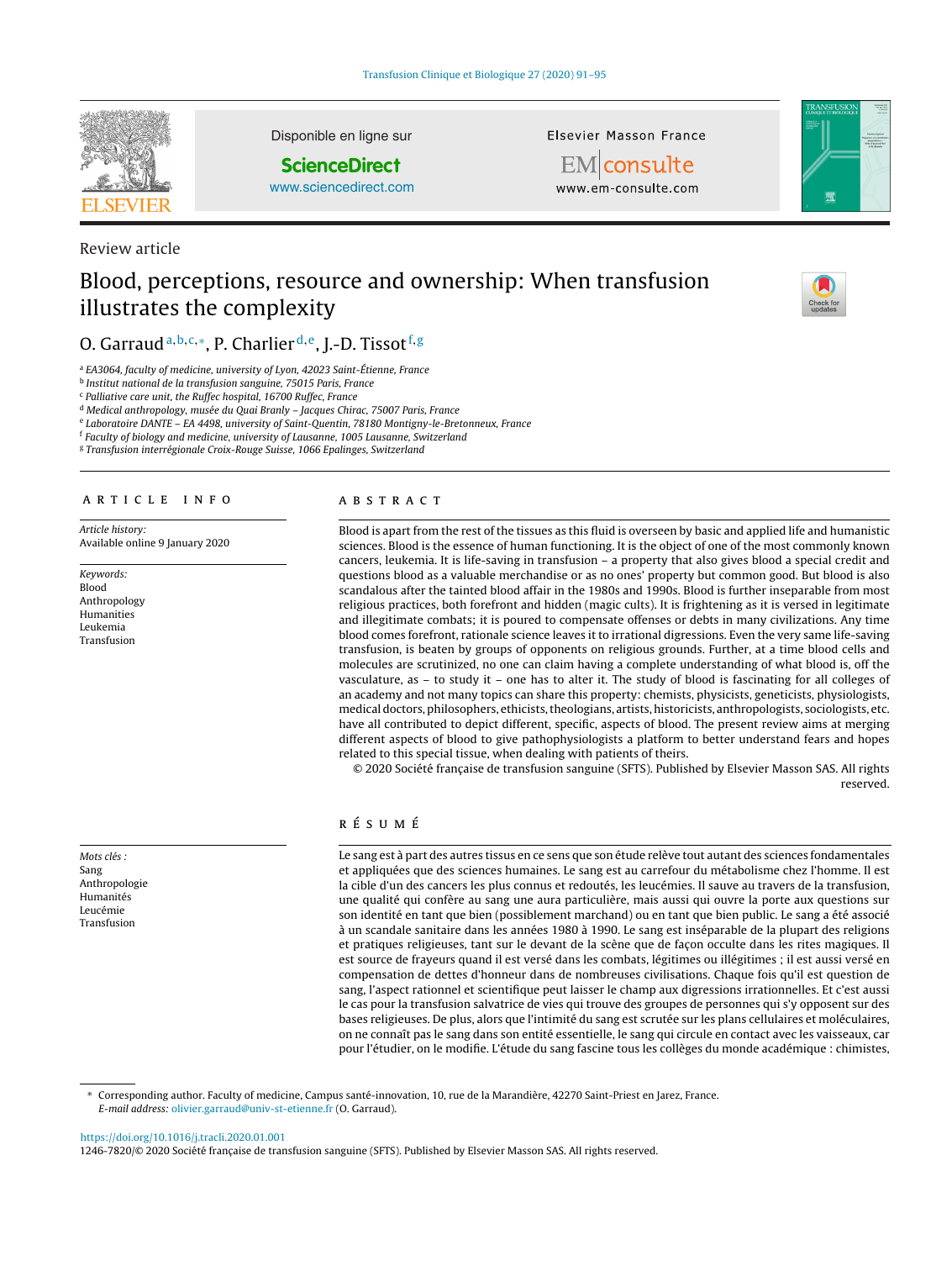physiciens, généticiens, physiologistes, médecins, philosophes, éthiciens, théologiens, artistes, historiens, anthropologues sociologues, etc. ont tous contribué à illustrer et décrire certains aspects particuliers ou spécifiques du sang. Cette revue ambitionne de faire converger un certain nombre de ces aspects, afin de fournir aux physiopathologistes une nouvelle plateforme de connaissances et les aider à mieux appréhender les espoirs et les peurs inhérentes aux victimes de maladies du sang et leurs proches.

© 2020 Société française de transfusion sanguine (SFTS). Publié par Elsevier Masson SAS. Tous droits réservés

#### **1. Introduction**

Blood is considered special among the rest of tissues, especially as it comes into several visible forms: liquid and red under its oxygenated arterial form; liquid and dark under its venous and also the menstrual form; solid and dark after a few minutes as a clot after wounding. Of interesting note, the so-called "physiological" blood is basically unknown even by blood specialists, because accessed blood is modified by the activation of clotting or anticlotting factors: genuine blood is in vessels only, unmodified; once accessed, it is artificially altered. Such oscillations in representations of the same tissue have fueled imagination: it is associated with god centered fears and cults, and with man centered philosophies (and – later – ethical debates) [\[1\].](#page-4-0) Oscillations in representations concern both religious and secular aspects, that comprises – in particular – blood transfusion  $[2,3]$ . Blood is indeed largely exchangeable within humans: initially restricted to humanitarian assistance through an arm-to-arm operation, transfusion has become more organized and, hundred years after its large-scale application, it now flirts with industrial processes [\[4\].](#page-4-0) Benevolence of blood donation and trade applied to plasma derivatives both have the same object, blood; whereas it is purely material in the latter, it may be both material and immaterial in the former [\[5\].](#page-4-0) This essay attempts to critically discuss some of those aspects.

#### **2. Blood: life, death and justice**

It is estimated that our prehistoric ancestors perceived that abundant spills of blood lead to death, especially when caused by weapons (as shown on painted caves such as Altamira, Spain). Then, severe perinatal hemorrhage was not an uncommon cause of fatalities over ages, long attributed to females' fragility, or a fatalist inability to survive ("That's life"). When medicine became forensic, pathophysiology made progress and a number of pathological states were discovered, such as leukemias. Leukemia affects children occasionally and such occurrences are strikingly overseen as global injustice. This emphasized some bad reputation credited to blood, until leukemias became largely curable especially in the youth, and transfusion of blood components of which platelets gained virtue as saving partners of chemo- and radio-therapy [\[6\].](#page-4-0) In an oscillatory manner, blood regained bad reputation when infections were transmitted, reemphasizing a sense of injustice: the first sentence was the disease, the second one was chemotherapy and consequences (i.e. the loss of fertility, etc.), and the third one was transfusion associated infection [\[7\].](#page-4-0) It took near two decades to reverse this representation, though only partially according to peoples' representations.

# **3. Blood spills: from war to entertainment**

Historic narrations report on the importance of seeing blood versed by enemies. Combats and wars aimed – and still aim – at imposing some sort of supremacy (cultural, religious, commercial, totalitarianism, etc.). They used to lead to servitude or slavery i.e.

the negation of alterity and siblings' identity. In ancient times – and this is still the case in criminal activities such as pictured in socalled snuff movies – slaves and vulnerable people combated either other slaves or feral animals in circuses, until blood is poured and visible; this was championed by Antique Romans. Antique Greeks, whose civilization mentored Romans, feared blood inside cities: vivid – reddish – blood was to be poured by heroes in combats outside cities, and death penalties inside the cities were administered by poison as for Socrates  $[8]$ . This echoed an ancient fear very common in the Eastern Mediterranean civilizations, i.e. suffocation and bluish – poisoned – blood accumulation  $[9,10]$ ; this stood for both citizens and domestic animals for food, a very wise precept to avoid pests; one barely remembers that religious rites of bleeding animals before sacrifice originate from this precept. Shakespeare portrayed in "the Merchant of Venice" the payment of a debt by "a pound of flesh"; indeed, most offenses requested that spilled blood erases such a debt: duels – that are still in force within Aristocracy in certain countries – define a conqueror and a looser, in general the one whose blood was poured ("fight to first blood"). Guerilla, terrorism also value much blood, whereas civilized states develop so-called "clean weapons", meaning bloodless ones. Is art the acme of a civilization? If yes, do nowadays happenings – featuring the use of blood from self-inflected wounds or collected from menses – stand for art or deviation of art?  $[11]$ . This remains an open question.

### **4. Blood and cults – from magic to anthropology**

Anthropologically, blood appears as a living medium in magic and/or religious rituals, more powerful than any other body fluids. Every fetish or cult – or ritualized – instrument (the "balafon", for example, in Burkina Faso) has been sprayed with animal or even human blood. As a mimic of the scorched blood, then darkens towards the brown color, instruments are tainted with a trace of "passage" of "infiltration" of viscous blood using e.g. cock feathers as an aspersorium. Thus, people can see and understand that through the transferred blood, the inert object has become animated. The animated fetish or instrument becomes alive in its own right, carrying a clean energy to protect the community of the living or to fight against the forces of evil. A magic charge, possibly hidden in the very heart of the object, can increase the power. The fetish is thus genuinely alive with some autonomy: blood superimposes to hair, teeth, bones, clothing from a deceased person having had acknowledged lifetime magic or religious power; power addition can also be provided by sediments from the grave of such a dead. The gift thus passes in the instrument, perpetuating the animation. This is passage rite and a redistribution of energy forces.

Blood is seen as part of the circulating energy, specific to humans and animals, a part of the individual who travels, who breaks up, spreads, moves, and which has therapeutic and protective (apotropaic) properties [\[12–14\].](#page-4-0) No life without blood, no magic object without bloody ablution: this liquid, the "sap of man" to use Jean Bernard's formula, is necessary and obligatory not only for the consecration of the magical instrument, but also to its survival. That is to say the continuity of its efficiency, as a kind of transfusion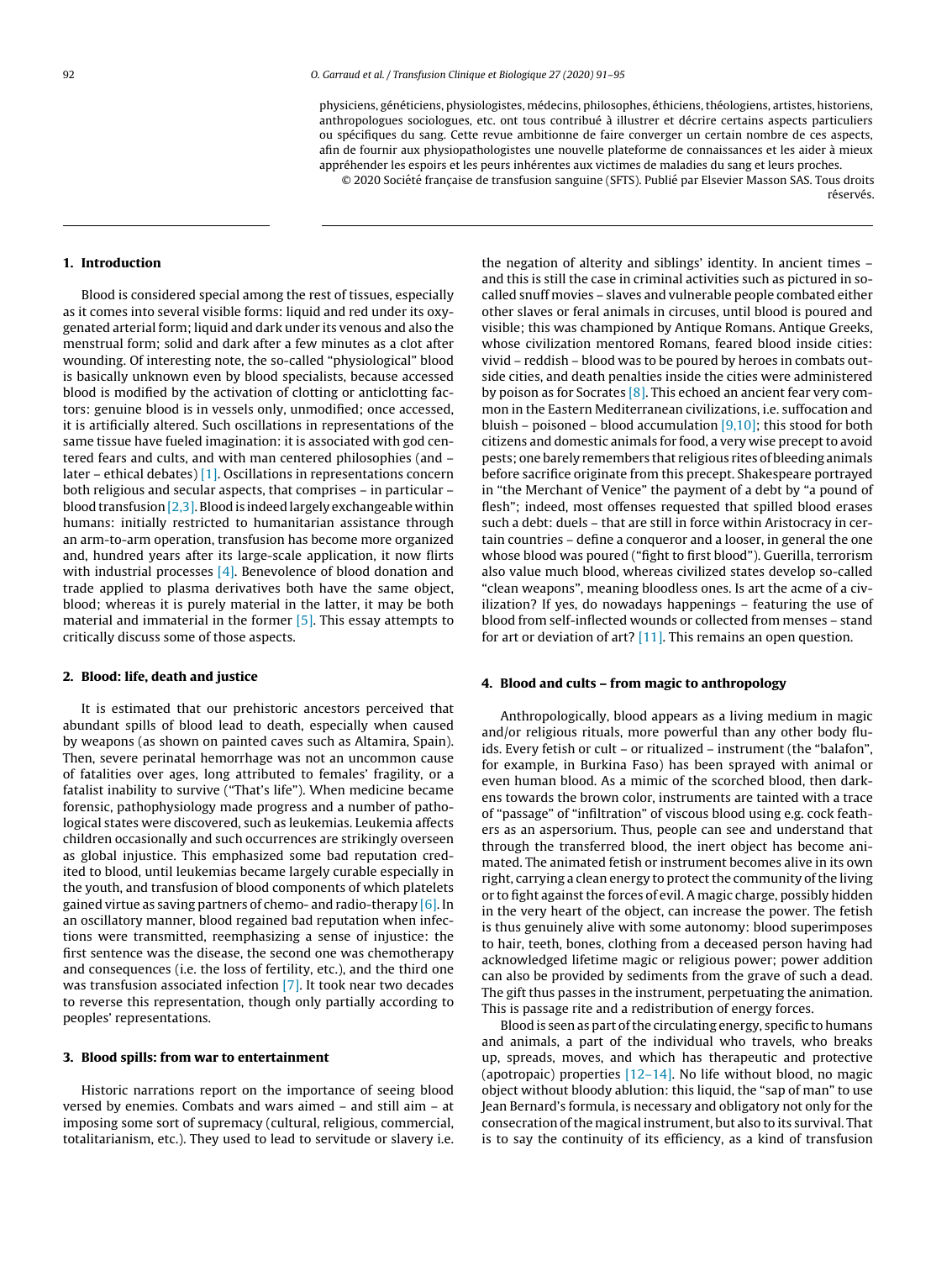to maintain its vitality. Without an offering, the Greek divinities dwindled; the maintenance of relationships with humans through offerings was essential. Those divinities and their cults largely vanished when the rising Christianity helped ending up the cessation of sacrifices. Fetishes and magic/ritual instruments in sub-Saharan Africa are I some way similar because of the needed communication between worshipers and divinities through offerings (blood being one amongst the most powerful); in that case, gods and spirits are made appearing with some visible, palpable, and accessible form compared to Antique Mediterranean divinities [\[15\].](#page-4-0)

# **5. Blood, spirituality and religions**

This chapter has been the subject of a previous review of our group [\[1\].](#page-4-0) Most cosmogonies associated the origin of life on earth with deities' body fluids, and particularly blood. In one of the major cradles of humankind, i.e. Middle East, cults emerged which worshiped the remitting capacity of blood, principally of enemies; ones' blood happened to be versed to confess serious offenses. The Bible, throughout its more than 70 chapters written over 16 centenaries, and other historical documents, are valuable sources ofinformation about religious practices in the Middle East, where monotheism emerged after a long fermentation. This civilization led to the emergence of monotheist cults that were further developed by Hebrews as in the Hebraic and then the Jewish cult, which itself sourced Christianism.AfterAbraham,no bloodmight be versed fromhuman siblings to please God, but surrogates.White and pure animals were then sacrificed, their species and size depending on the family welfare. Derived from those cults and inbred with desert civilization, Islam has magnified this tradition in their worship of the diverted sacrifice of Isaac by father Abraham, and the sacrifice instead of the ram. Those monotheist cults which often refer to themselves as the religions from the Book edify their relationship with God on a sort of contract (alliances): specific recognition of elected people from God's side and worship, adoration and obeisance from the people's side. The Holy Book or words are transcripts from God to humans through Prophets and/or witnesses, as revelations. Jewish and later Muslim offer to God a minor and once for all bloody sacrifice, which is the young male circumcision (after which the boy can be named for the Jews) [\[16\].](#page-4-0) Christians tend to consider that the blood of Christ on the Holy Cross is the only sufficient blood and have not developed circumcision on religious grounds. Among Christians, Catholics have magnified the sense of Christ's blood as they celebrate it in each Eucharist as the true blood, under the appearance – by transubstantiation – of wine; reformed protestants acknowledge only the memory of it and this is one among the major causes of the split. Nevertheless, though not at the time of the Eucharist, Evangelist cults magnify the Christ's blood on the Cross as the sin eraser (based on a verse of the Revelation or Apocalypse Book of the Bible) [\[17,18\].](#page-4-0) Of note, syncretic cults such as African-American (of which Voodoo), reemphasize the need of visible blood, from animal sacrifices and perhaps in some cases from humans, as do Evil's cults [\[19\].](#page-4-0) No such other body part than blood is central in religious cults, as of yesterday and today, conferring to blood a unique status in human spirituality.

#### **6. Blood, foods and beverages**

Not many civilizations eat rare and raw meat. Several explanations can be proposed, the main one being perhaps the risk of bacterial and toxin contamination thatis alleviated by cooking; raw flesh is indeed barely eatable and meat has better to be matured to get tenderness, exposing it to contamination unless preserved iced, salted, smoked or dried. Several civilizations indeed banned meatflesh and poultry or wildfowl unless the animal has been bled, to avoid eating suffocated animals' flesh with communicable pests, and to favor hygiene and cooking (also avoiding worms). Hygienic habits from desert peoples went to be ritualized to become religious prescriptions now well known as the Casher and Halal food rites [\[20\].](#page-4-0) Early Christians, whose faith was inlaid in the Jewish, adopted the Fish as a recognition symbol and a bloodless food to commemorate the Christ's sacrifice on Fridays and during Lent. A significant change was operated after the Council of Trent which endorsed the split of the Protestant Reform and proposed a counter-reform, rehabilitating flesh and blood, exemplified by the Sacrificed Lamb, symbol of Christ, with spills of blood remitting humans' sins. In parallel, blood backed on tables; a characteristic example was the blood sauce termed "à la Royale", on richest tables. The poor actually never stopped eating blood under the form of black pudding and the like, since this was a convenient source of renewable proteins as the animal could be bled repeatedly and not killed [\[20\].](#page-4-0) Blood happened to be a medicine for the anemics and the chlorotic or consumptive (tuberculosis infected) and animal blood was fetched from the slaughterhouses as illustrated in many 19th and early 20th century novels [\[21\].](#page-4-0) After the de-Christianization era, wines could be named again after blood, paralleling ancient rites; for example, a vineyard in the Rhône Valley in France stands by the name of "le Sang du Peuple" ("the blood of the people"); this denotes an interesting anthropological feature.

# **7. Bloodletting and blood transfusion**

Bloodletting and blood transfusion have identical roots but divergent history. For years bloodletting was a panacea to treat different diseases, but was also applied to non-medical but spiritual reasons (as proposed by Saint-Bernard of Clairvaux [1090–1153] and Saint-Hildegaard von Bingen [1098–1179]) [\[22\].](#page-4-0) The ritual, spiritual bloodletting is still existing [\[23\].](#page-4-0) Nowadays, medical bloodletting is performed under strict conditions in patients suffering polycythaemia rubra vera and hemochromatosis.

Perhaps intermediary between ritual letting and transfusion is the brotherhood ritual of exchanging blood, in which two or more people, typically males, intermingle their blood (from cuts) to breed families or clans.

The concept of blood transfusion is attested in very ancient civilizations [\[22\].](#page-4-0) The origin of the word transfusion stems from Latin (transfundo), which initially meant to pour from one vessel to another; its acceptation was early extended to two different meanings: the corruption of a population by foreign blood, with sexual and hybridization connotations, and the transfer of a debt (Digesta justiniani, 533 AD). Both sexuality taboos and the debt were thus initially present in the word transfusion  $[3,24]$ . In the Victorian period, the relationship between blood and sexuality was exemplified in the myth of Dracula: by draining blood from an innocent victim, the vampire transfers its damnation to the innocent "donor". The story of medical blood transfusion begins in 1628 with the description of the human blood flow system by William Harvey. Transfusion owes to the discoveries made in England in the 17th Century and then to the French. Jean-Baptiste Denis was the first to communicate his experience with animal to human blood transfusion, claiming in 1667 to have successfully used a transfusion of sheep blood to cure a 16-year-old boy suffering from fever. However, further attempts were unsuccessful, and one transfusion led to Denis being charged with murder although this death was ultimately found to have been caused by the victim's spouse and not influenced by the transfusion itself. The controversy led to the 1675 edict of the Châtelet prohibiting blood transfusion in humans. In 1829, James Blundell established the conditions for successful human-to-human blood transfusions. The modern history of blood transfusion really began in the early 1900s when Karl Landsteiner, investigated the major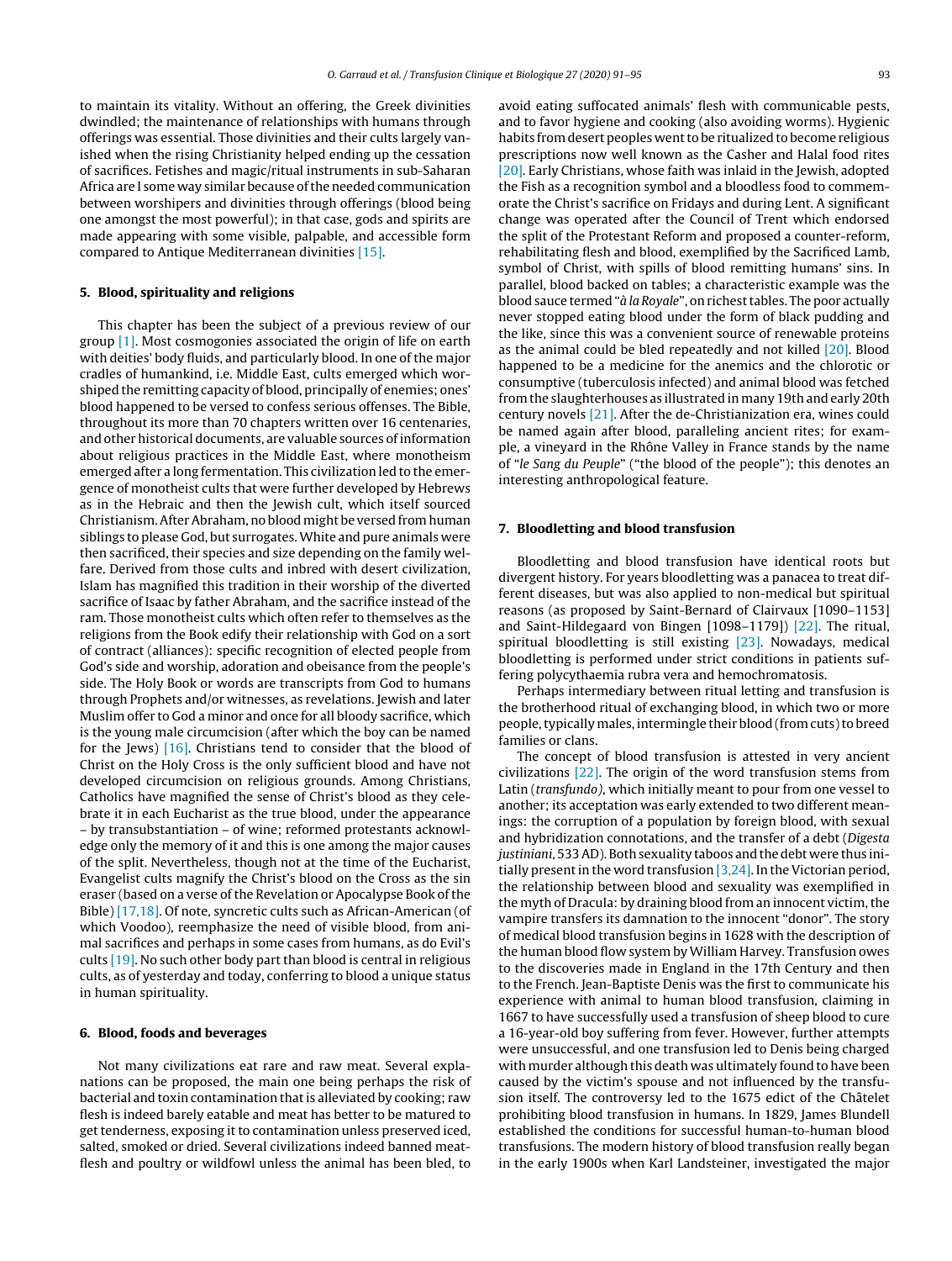blood groups [\[6\].](#page-4-0) Progresses were made all along the 20th century after WWI and next, during all military conflicts, reemphasizing the (eternal) issue of life and death through blood [\[25\].](#page-4-0) Transfusion still makes progresses, but years 2010 and over sat up the nontransfusion preference exemplified by the concept of Patient Blood Management  $[26]$ , at a time where transfusion has never been so safe [\[27\].](#page-4-0)

#### **8. Blood as a resource: whose ownership?**

The issue of the ownership of one individual's blood is essential, as it commands collective behavior relative to wars; indeed, militaries' and often civilians' blood – either versed in combats or collected to rescue injured soldiers through transfusion – may belong to the "State", or the "Party"; it also governs individual behavior, as for example the free willing to donate blood (for transfusion purpose). There are indeed grossly two mainstreams: the one states that blood is a public resource and the other one restricts blood to one's privacy [\[28,29\].](#page-4-0) For long, peoples' blood belonged to deities and/or monarchs (who stood to have either a divine ascent or to be the chosen ones); such blood was collectively spilled to worship, or to combat enemies, or to conquer new territories either for the empires' economy or for disseminating religious beliefs. This standpoint has been used to make blood donation mandatory in dictatorships and former communist countries. Enslaved populations have neither identity, possession nor private blood: they are the master's (this happened to be the case in colonies, military and other dictatorships, productivity economies of earliest modern times). A number of young militaries – not necessarily kamikaze or terrorists, but also from regular armies' – yet stand this point, merging patriot and religious beliefs (e.g. the percentage of worshipping Catholics within the French Army officers from far exceeds the one among the rest of the population). On the contrary, as individuality emerged, individual control upon one's blood (and other tissues), sexuality, fertility, and death, are claimed for. Very interestingly, in its Code for Ethics, the International Society of Blood Transfusion (ISBT) states that blood is a public resource  $[30]$ , as to favor the not for-profit as opposed to the for-profit sector for blood collection, to promote voluntary and unpaid blood donation, and to ban the blood business (the red market) [\[31\].](#page-4-0) It may appear paradoxical that individual voluntariness associates to public resourcing. It is not intended here that the case is further presented, as it is the object of fierce societal debates on both economical and philosophical grounds (they are indeed large commercial interests behind). Nevertheless, comparators for public resources are usually material such as water, air, nature gifts (wilderness, flowers and plants, insects, etc.) or immaterial such as cultural and patrimonial goods. "And the substances that make up the blood that runs through the veins of men is the same in all": this metaphor is true as from a humanistic standpoint, and biologically false as blood can exquisitely distinguish between two individuals, either siblings and even twins. Blood antigen collection is unique to one carrier, but transfusion is made possible because of many unsuccessful immune defense mechanisms in the recipient [\[32\].](#page-4-0) A philosophical debate would perhaps invent a third medium: the gift of a unique humane material to be fused within a patrimonial good at no value. While understandable for philosophers – of which ethicists examining the case of voluntary, non-remunerated, blood donation (VNRD) [\[33\]](#page-4-0) – this is conflicting with overall economy because, for example, donated blood has no material value but a serious cost, making it even becoming a financial burden for the society (the final payer). The immaterial substance of blood is no good: it stood and may still stand for the unseparated blood that was e.g. transfused from arm-to-arm in emergency situations in compassion for a close relative (with later drifts, when components were separated and anonymity installed); on the opposite, the material substance of blood can be a good: it stands e.g. for the clotting factors that are processed for non-urgent needs and overviewed by the industry and pharmacies. For some, there are boundaries between the two entities, while for others blood in unique and non-separable. Anytime humankind invented boundaries, humans next favored calls for war; there is indeed actually a fight between tenants of either position and the battlefield is the ethics ground.

#### **9. Blood and fears – blood and hopes**

Blood has sourced a large body of fears with evocations of wounds and death, lethal hemorrhagic baby deliveries, crimes, wars, terrorism and combats, catastrophes, feral word animal savagery (or fantasy), curses and black magic, suffocation and heart attack (and stroke), etc. Transfusion was next aimed at saving people, but happened at a time to become a killer itself, transmitting HIV, the virus inducing AIDS, the unbearable disease having appeared in the 1980s and since  $[34]$ . An illustration of blood borne fears is the common sense of malaise (and faints) while seeing – or even speaking of – blood; blood often makes people at least uncomfortable, or at most frightened. Blood has fueled a large body of frightening fairy tales such as Blue Baird, ogres, vampires, malefic creatures and zombies. Despite all Catholics worship the genuine presence of Christ's true blood in each celebrated Eucharist – and sometimes drink it under the appearance of wine – a large body of them do not really endorse this essential mystery and – like reformed protestants – behave as if the blessed wine only commemorates the Christ's blood. A fraction of Catholics, upon the example of born again-Christians and especially Evangelists, truly acknowledge the power of the Christ's once for all blood, with hope in its redemptory capacity. They usually give a large credit to the Apocalypse – the last Novel Testament book – which states that blood and water poured from Jesus Christ's pierced body on the Holy Cross – wipes out or washes one's sins. This is hope, but for a very limited fraction of the population. More pragmatically, blood is now scrutinized to teach about individual's habits and risks, both inherited and acquired in nature; blood carries drugs (plasma bound) and nanodrugs (red cell bound); new and promising therapies are blood derived and borne, such as CAR-T-cells, to cite one of the major progresses of the recent years in hematology [\[35,36\].](#page-4-0) A common feature of blood alongside the spectrum from fear to hope is that there is a body of magic in it, as all aspects for the good and the bad are quite uneasy to apprehend and, thus, fueled imagination instead of comprehension.

# **10. Is voluntary non-remunerated blood donation a novel religion?**

Blood is not trivial; it is multifaceted. In a secular (as opposed to religious) environment, blood should have been reduced to its materiality; this is apparently not the case. Ethics, the avatar for moral has captured blood collection and donation to edict some new rules: blood must be given as a charity, from the well-being to the sick, anonymously and with no benefit other than the sense of having made the good. WHO, ISBT, the European Directory for the Quality of Medicines (from the Council of Europe) and other large professional associations and NGOs – the Red Cross and Crescent, to begin with – have firmly stated that VNRD must be the standard. WHO has urged countries to fulfill this goal by horizon 2020, now postponed to 2024 e.g. in the Middle East (reviewed in [\[37\]\).](#page-4-0) ISBT has engaged a dispute with Plasma Protein Therapeutic Association, representing the for-profit sector;(PPTA) advocates for an open market plasma collection to best adjust to the increasing needs in plasma derivatives in the populations [\[38\].](#page-4-0) The International Hemophilia Foundation and other large patient associations claim for systems – paid or unpaid – that fulfill the patients' needs.